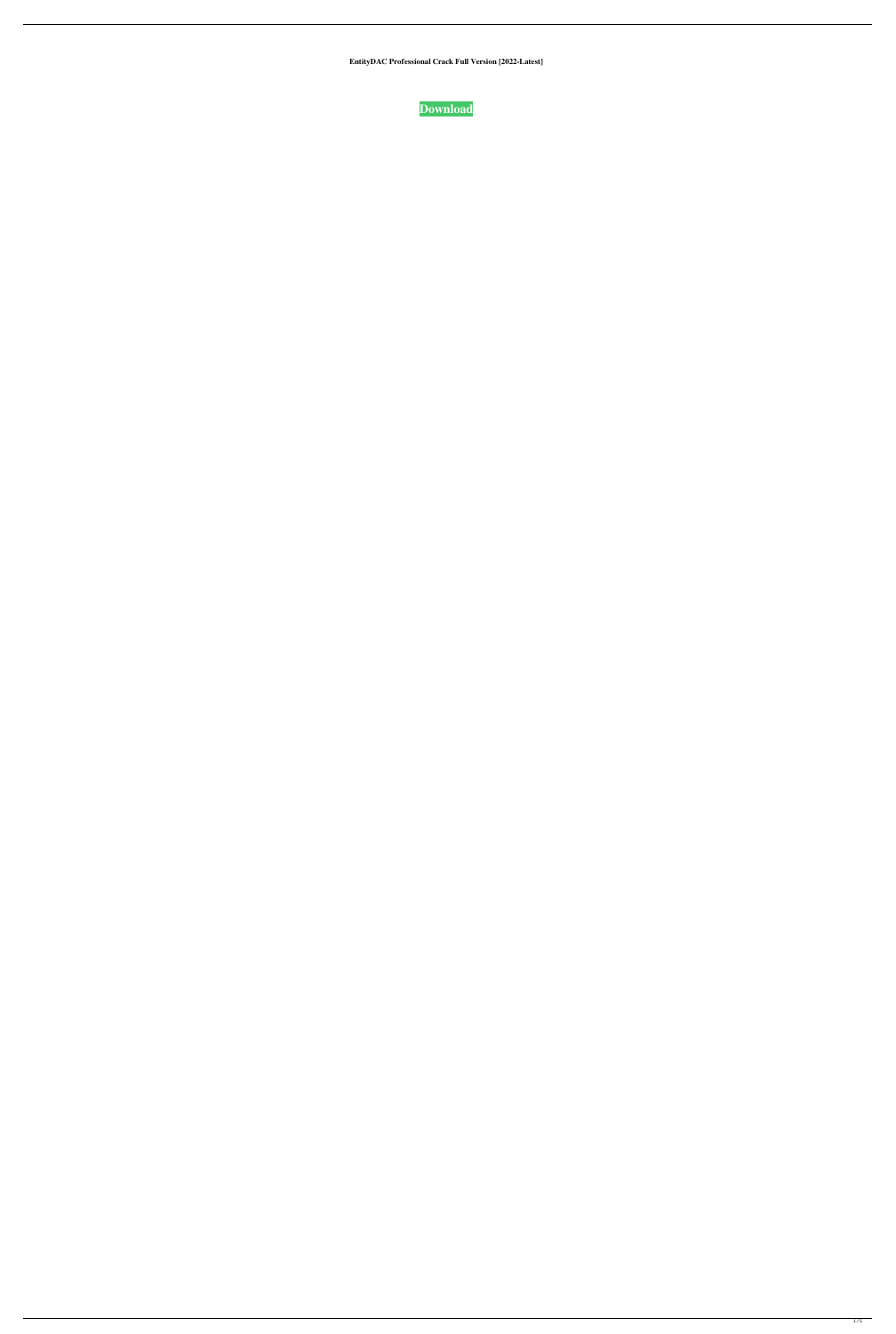EntityDAC Professional For Windows 10 Crack is a professional-level ORM solution designed to provide enterprise level mapping abilities. It supports the full mapping between database objects and objects in object oriented languages, as well as the support of Delphi's own properties. It offers flexible code generation and an easy database-object mapping solution. It uses the best of the ORM world to help you create amazing solutions for your products. Key Features: -Automated design generation -Code generation -Code Completion -Database reverse engineering -Entity generator -Fast editing in Tree Views -Hibernate support -Language-integrated query (LINQ) -Object relational mapping (ORM) -Reverse engineering -SQL (Structured Query Language) -T4 templates -Visual design and modeling -XML reverse engineering -XML generation -XML validating -XML editing The goal of the project is to develop a database-to-class-mapping application for the Delphi programming language. The main goal of the application is to provide developers a framework to easily map tables to classes using the object-oriented language of their choice. EntityDAC Pro supports three different model development approaches: -Model first -Database first -Code first These three approaches allow users to select which model development strategy suits their needs. Using ORM, EntityDAC Pro can create, edit and validate entities. It can also generate a database schema based on the model. EntityDAC Pro is delivered with Entity Developer, a powerful application that can assist users in the creation and editing operations of their ORM models. EntityDAC Pro also provides a set of tools that aid the user in the mapping of a model to database tables. EntityDAC Pro supports the full generation of a single or multiple entity tables, either from a database schema, or from an existing SQL file or Hibernate file. It also comes with a full set of utilities that make it possible to manage and modify the database schema. -Strong XML reverse engineering support -T4 templates -Database schema reverse engineering support -XML transformation support The aim of the project is to support XML reverse engineering for Delphi and create a set of tools that can help you translate XML to Delphi objects, as well as generate Delphi objects from XML. In addition to this, EntityDAC Pro will include support for Delphi's own

**EntityDAC Professional Crack+**

A dynamic macro created to ease the implementation of the Object Relational Mapping. Features: Using the macro, you can convert your database tables to Delphi objects. Entity classes and attributes are generated using the code completion engine of Delphi. You can define relations with other entity classes and use polymorphism to map Mapping by means of Reflection, which is not the preferred way of doing things. License: EntityDAC is licensed under the GNU GPL. In order to load this driver you should use the DUnitX driver file found in the directory of the application being tested. The DUnitX.dll file is part of the DUnitX package, which is part of the DUnitX-gui package. The DUnitX-gui.dll file is part of the DUnitX package, which is part of the DUnitXperf package. The DUnitX-perf.dll file is part of the DUnitX package, which is part of the DUnitX-gui package. The DUnitX-gui.dll file is part of the DUnitX package, which is part of the DUnitX-server package. The DUnitX-server.dll file is part of the DUnitX package, which is part of the DUnitX-core package. The DUnitX-core.dll file is part of the DUnitX package, which is part of the DUnitX-console package. The DUnitX-console.dll file is part of the DUnitX package, which is part of the DUnitX-gui package. The DUnitXgui.dll file is part of the DUnitX package, which is part of the DUnitX-server package. The DUnitX-server.dll file is part of the DUnitX package, which is part of the DUnitX-core package. The DUnitX-core.dll file is part of the DUnitX package, which is part of the DUnitX-console package. The DUnitX-console.dll file is part of the DUnitX package, which is part of the DUnitX-gui package. The DUnitX-gui.dll file is part of the DUnitX package, which is part of the DUnitX-server 77a5ca646e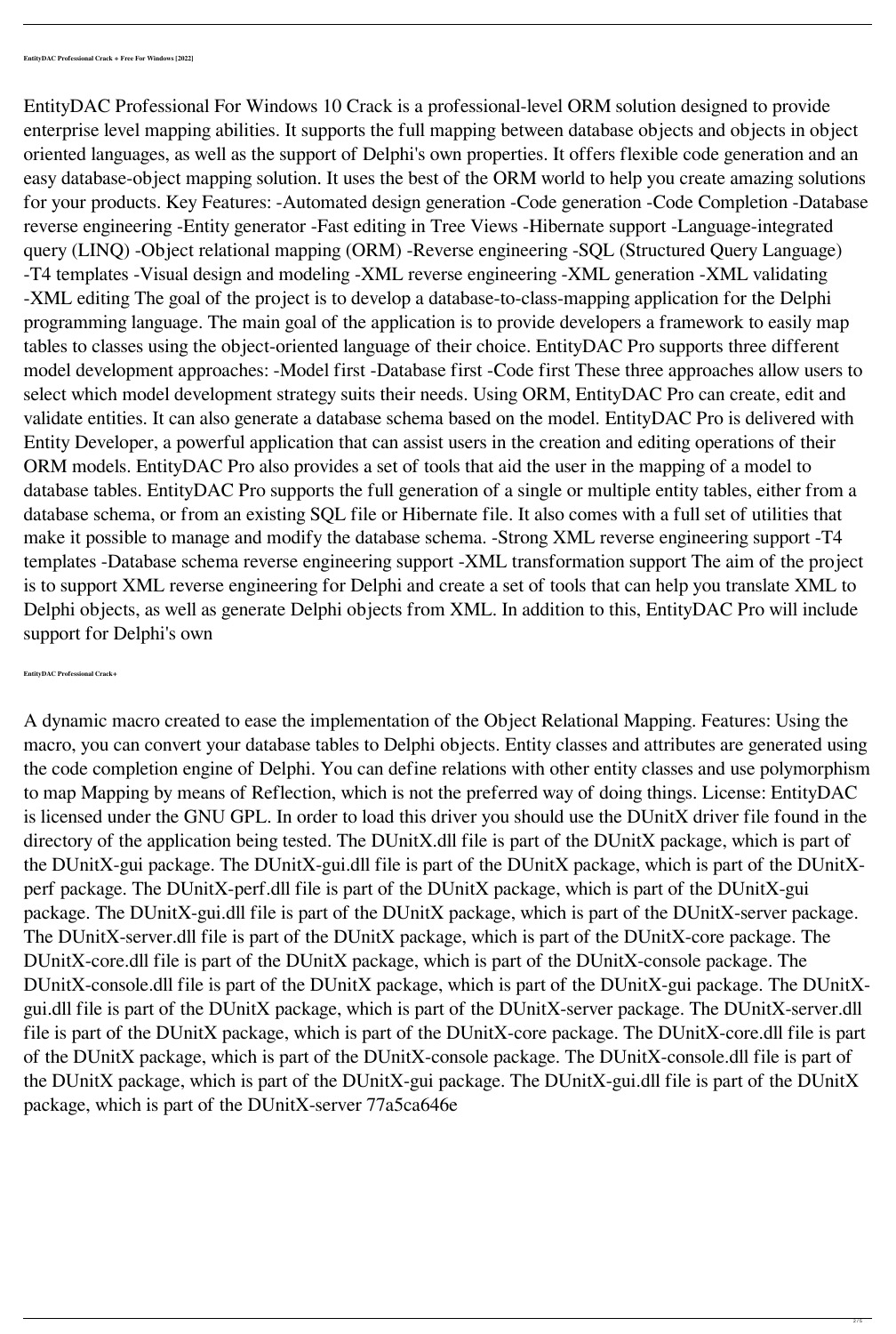EntityDAC is an advanced and reliable development tool that aims to provide Delphi programmers with an Object Relational Mapping component, also offering support for Language Integrated Query. ORM is a programming method that works by converting data between incompatible systems in object-oriented languages, whereas LINQ is a component that adds native query capabilities to.NET Framework languages. The utility's main goal is to offer programmers a framework which can map database tables, using polymorphism, encapsulation, inheritance and many other techniques, to Delphi classes. EntityDAC supports three different types of model development, allowing users to pick whichever best meets their requirements, for instance 'Database First', 'Model First' or 'Code First', each option going through a series of distinct steps. Moreover, the software comes with Entity Developer, a powerful application that can assist users in the creation and editing operations of their ORM models; in addition, it is able to generate Delphi entity classes out of the input model. Using LINQ as a database query instrument, EntityDAC significantly eases the code writing process, also due to the Code Completion Delphi engine that comes into action when users type class names or attributes, keywords and other similar items. As a result of using ORM when mapping tables to Delphi classes, EntityDAC is capable of supporting the creation of new applications while also allowing for the integration of ORM into priorily developed projects. While EntityDAC is mainly addressed at experienced individuals, with a solid background knowledge into the field of software development, it does come with an extensive help documentation to assist both the advanced and the beginners in their endeavors. Alfresco SDK & SDK Builder Alfresco SDK & SDK Builder Alfresco SDK & SDK Builder Description Alfresco SDK & SDK Builder (formerly Alfresco SDK) is a component that allows you to work with SharePoint as if it was a local file system. It is a set of Delphi Components that allow users to easily interact with SharePoint lists, sites, pages, documents, lists, libraries and other objects. SharePoint SDK allows users to easily access SharePoint content from anywhere and use it wherever they want. Architecture of the Alfresco SDK and SDK Builder The current version of Alfresco SDK & SDK Builder consists of a set of components that can be used together to extend the capabilities of

**What's New in the EntityDAC Professional?**

EntityDAC is a highly flexible and powerful tool that allows you to define, map, and generate data-driven models of enterprise-class applications, allowing you to translate the data from databases to existing application objects. The major goal of the project is to integrate in the Delphi IDE all the options and features required for the development of data-driven applications. The utility allows you to create, modify, and generate your own models and classes for storing data in your application. EntityDAC also supports all the popular database vendors in the ORM field, including Oracle, SQL Server, MySQL and PostgreSQL. EntityDAC's ORM database connectivity has been developed and is maintained over the years, through the use of powerful solutions and techniques. The current version supports Delphi 2010, XE, XE2, XE3, XE4 and XE5. EntityDAC supports Database First, Model First and Code First development scenarios, and is able to create, edit and delete your own data models without any limitations, changing the database structure and adding/removing/modifying entities to/from database tables. The project has been developed to support all the best practices as well as guidelines for object-relational mapping. It also enables you to easily generate classes and auto-generates mapping and query utilities. EntityDAC allows you to use a single model for all your projects, while remaining independent of database vendors and integration modules. EntityDAC is a multithreaded, multi-language and multi-platform solution, with support for all Delphi & Windows platform. EntityDAC uses a database-first approach to develop and maintain models, which use the following techniques: ' Code Completion' - this feature searches all available classes and allows you to complete and enter the class or property names as you type them. ' Select' - This feature allows you to navigate between, modify, and select an entity class or a property in a particular context. ' Insert' - This feature allows you to create new objects directly from database tables. EntityDAC supports all major database vendors: - Microsoft SQL Server 2008, 2012, 2014 and 2016 - Oracle Database 11g, 12c, and 13c - MySQL 5.1, 5.5, and 5.6 - PostgreSQL 8.4, 8.5, 9.1 and 9.3 EntityDAC provides a powerful management panel to edit, create, modify and delete your classes and other objects. Entity Developer supports all features, allowing you to create new, edit existing, and delete objects.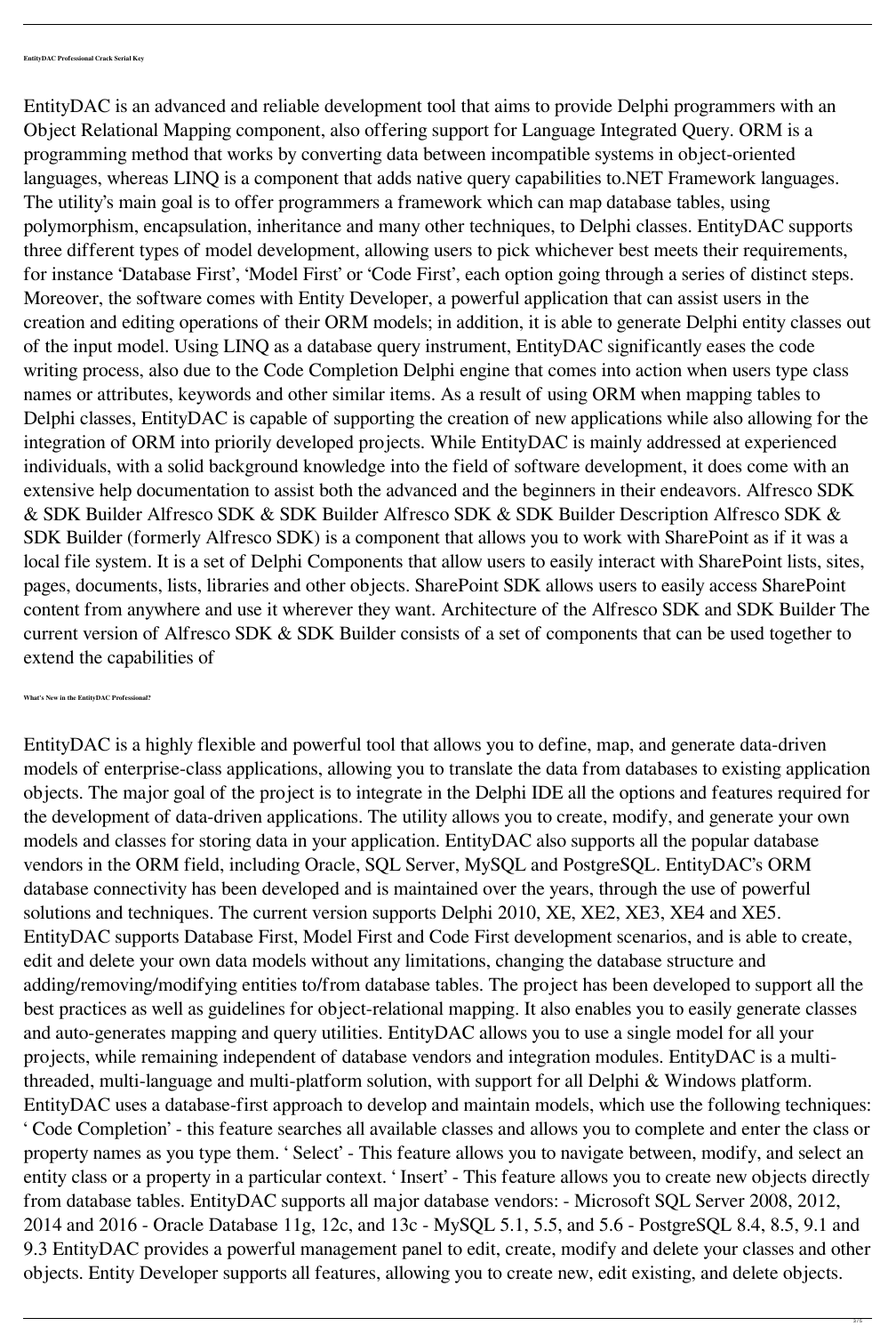EntityDAC's user interface consists of several panels, such as Object Manager and Object Properties, which are arranged in a hierarchical